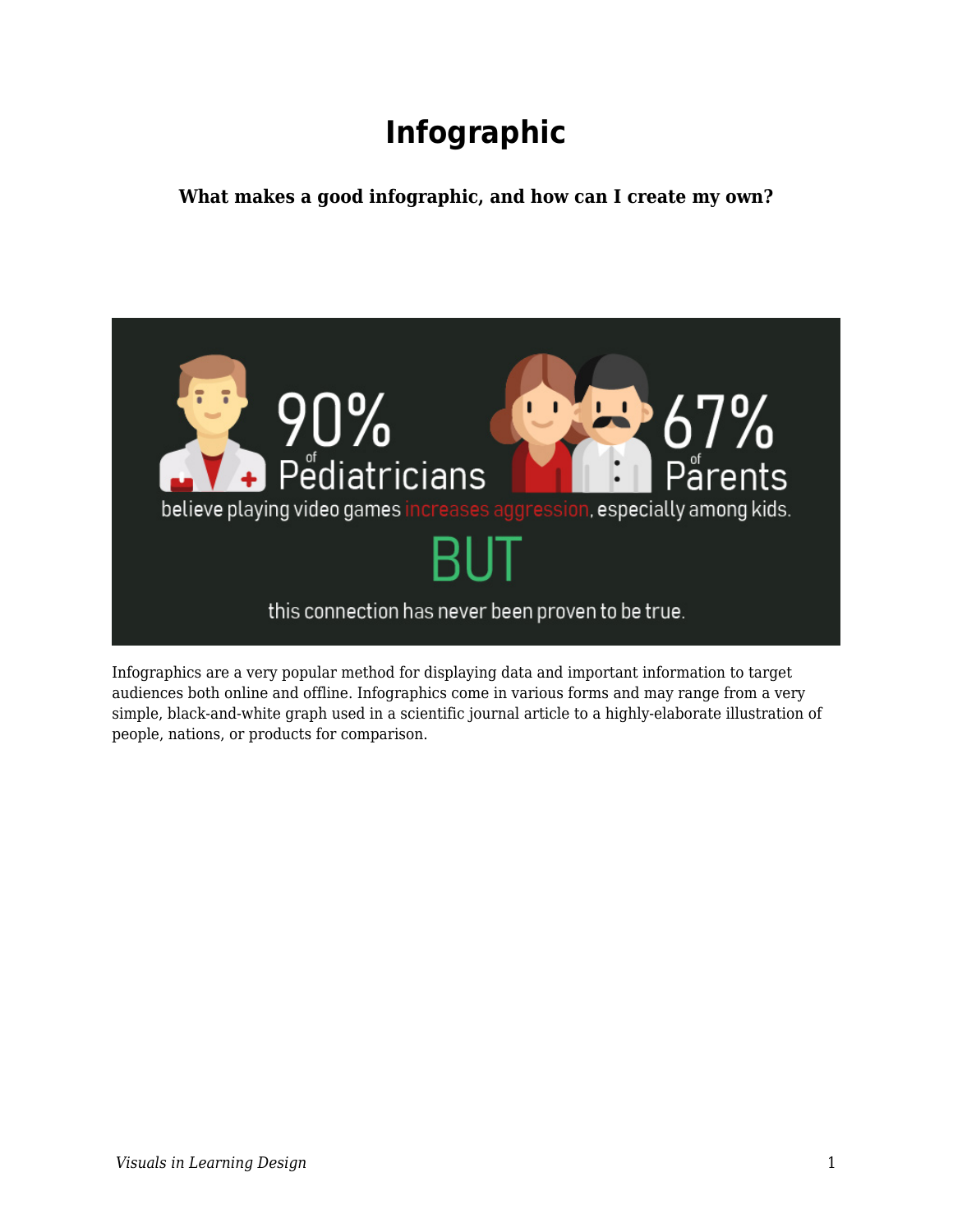

# **COMPREHENSION**

# **RETENTION**

In terms of ARC, the primary goal of an infographic is to help your learner comprehend the information you are providing. Some information can best be conceptualized visually (such as the relative size of the planets to one another), and infographics are uniquely suited for these types of learning scenarios, because visual communication empowers you as the designer to convey important meaning that otherwise might be lost in text.

Because infographics span a gamut of types, whether appeal or retention should be prioritized next depends on your context. Most infographics used on the internet today highly emphasize appeal to ensure that the graphic is re-shared on social media or to encourage reading, but if you have a captive audience (such as in a book or journal), then retention might be more important.

For this project, you will create an infographic to display information or data that you feel is very important and that would be better-presented graphically than as simple text.

#### **Additional Readings**

- ["How to Design Effective Infographics?" by Saadia Minhas](https://uxplanet.org/infographic-design-26dad026bbdd)
- ["12 Infographic Tips That You Wish You Knew Years Ago" by Neil Patel](https://neilpatel.com/blog/12-infographic-tips/)
- ["How designers do it: 15 easy steps to design an infographic from scratch" by Caitlin Jordan](https://www.canva.com/learn/create-infographics/)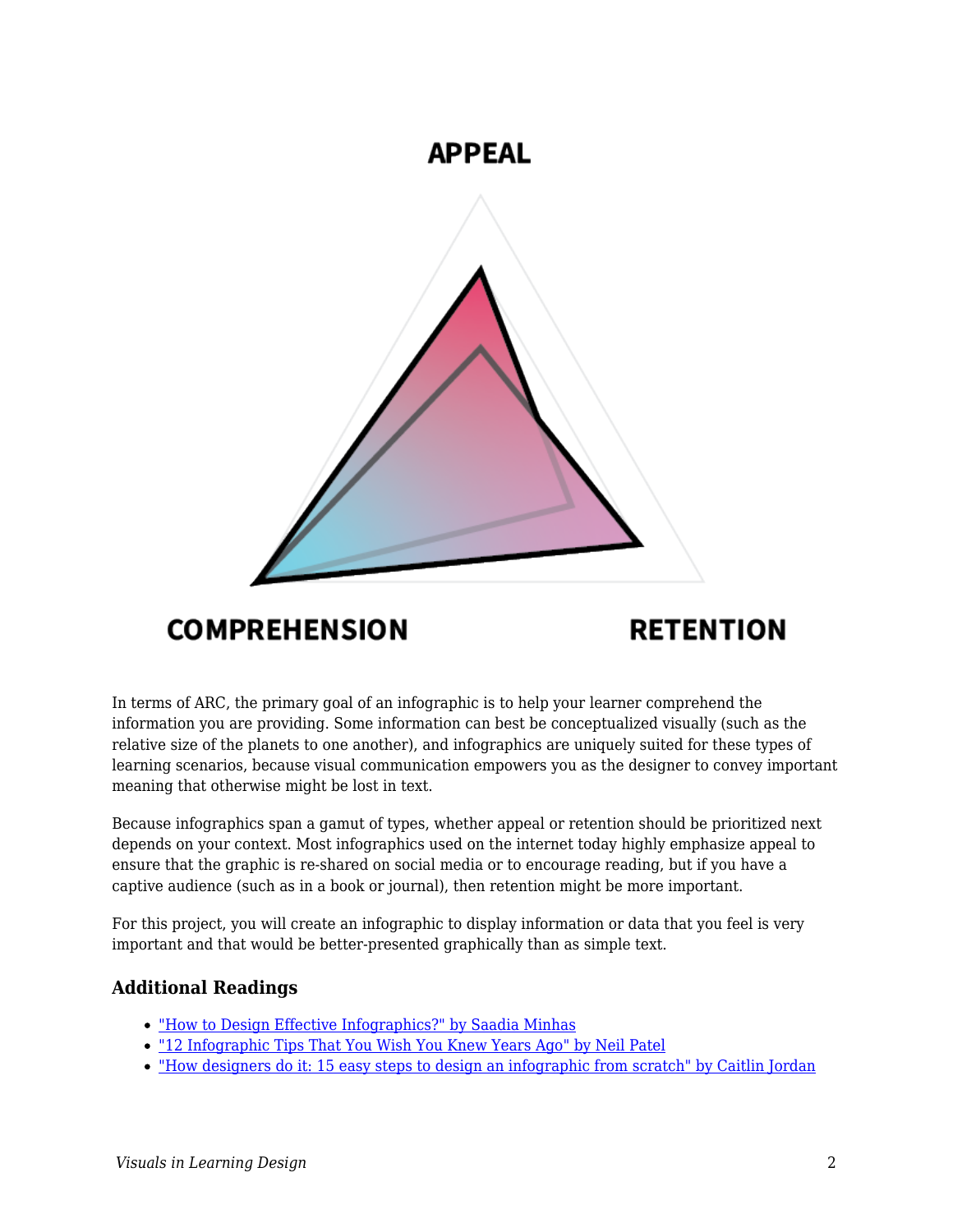### **Task**

Create your own, original infographic using Adobe Illustrator or another program.

#### **Requirements**

- Create an original infographic.
- Choose some information or data you feel is important (and that would be best communicated visually).
- Cite your source(s).
- Incorporate icons, text, chart/graph elements, and appropriate colors.
- Use only scalable graphics (whenever possible).
- Make the size of your infographic at leat 600x1800px or 1800x600px.

#### **Guidelines**

- **Be creative.**
- **Be simple and focused.** Don't include unnecessary details or graphics.
- **Be narrative-driven.** Don't just throw a bunch of facts on a screen and expect it to have meaning for your audience.
- **Use colors that work well together and that match your tone.**
- **Have fun!**

### **Tutorial Videos**

#### **Professional Infographic Illustrator Tutorial**

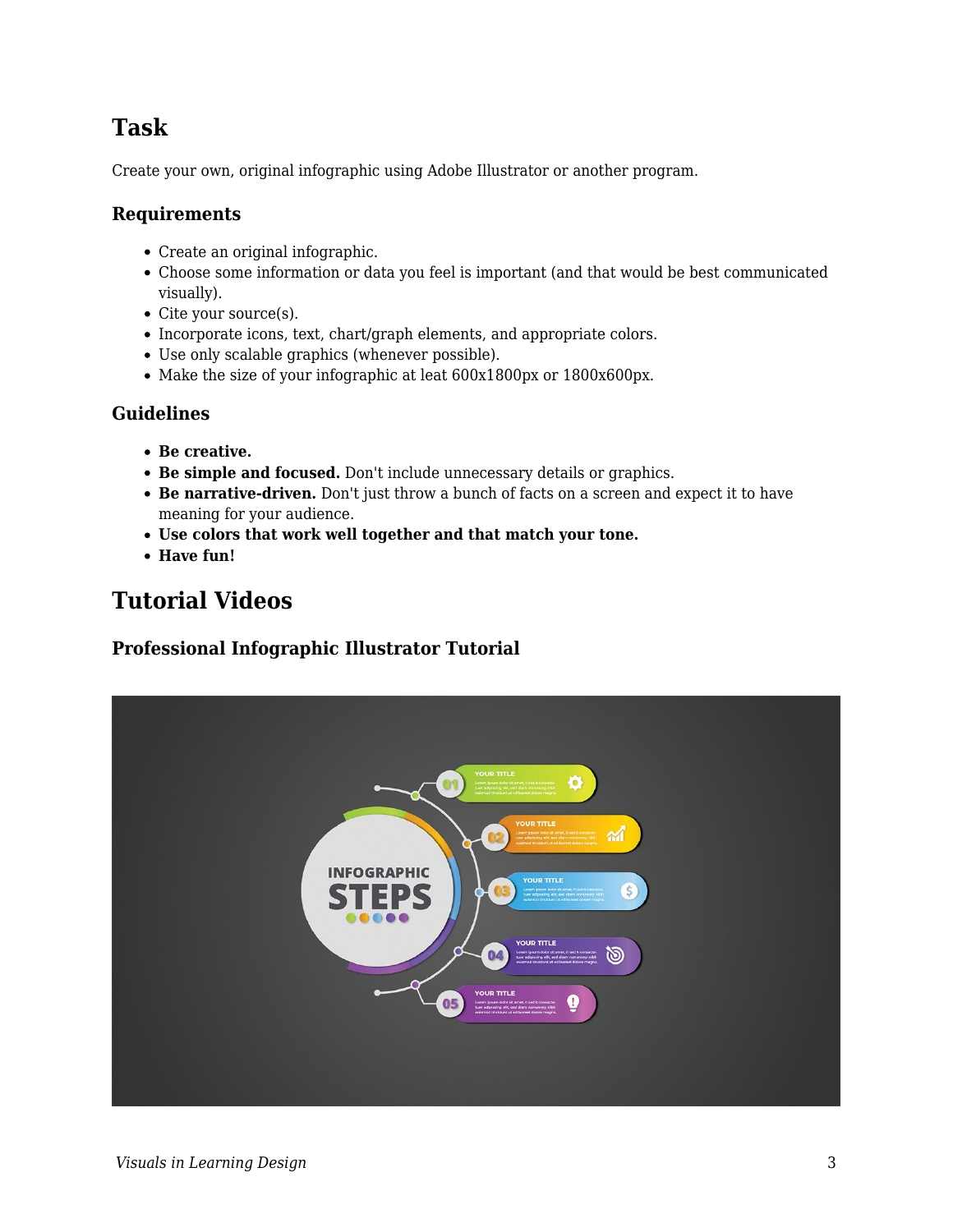#### [Watch on YouTube https://edtechbooks.org/-WYk](https://www.youtube.com/embed/ha_eV8581v8?autoplay=1&rel=0&showinfo=0&modestbranding=1)

#### **Illustrator CC Tutorial**



[Watch on YouTube https://edtechbooks.org/-rGve](https://www.youtube.com/embed/NgByDWnTkps?autoplay=1&rel=0&showinfo=0&modestbranding=1)

### **Evaluation Criteria**

|                  | Unsatisfactory                                                                                             | <b>Basic</b>                                                               | Competent                                                     | <b>Professional</b>                                                           |
|------------------|------------------------------------------------------------------------------------------------------------|----------------------------------------------------------------------------|---------------------------------------------------------------|-------------------------------------------------------------------------------|
| <b>Appeal</b>    |                                                                                                            |                                                                            |                                                               |                                                                               |
| Color            | Color is not used or is distracting,<br>disharmonious, or confusing.                                       | Color is used in a non-<br>distracting manner                              | that enhances<br>visibility                                   | and enhances meaning and<br>aesthetics.                                       |
| Layout           | The layout is either cluttered or<br>sparse.                                                               | The layout gives sufficient<br>space to all elements,                      | aesthetic manner                                              | organizing them in an  that fosters readability and<br>instant recognition.   |
| Graphics         | Few original graphics are used, or<br>graphics are poorly constructed,<br>not discernible, or distracting. | Many original graphics are<br>used (e.g., illustrations,<br>graphs, icons) | that are clearly<br>discernible for what<br>they are          | and improve aesthetics in a<br>professional-looking manner.                   |
| Font             | Fonts are not used or are<br>inappropriate, inconsistent, or<br>frequently changing.                       | Appropriate fonts and text<br>sizes are used                               | in a consistent<br>manner                                     | that only changes to enhance<br>meaning (e.g. preattentive<br>attributes).    |
| <b>Retention</b> |                                                                                                            |                                                                            |                                                               |                                                                               |
| Topic            | The topic is unimportant, too<br>broad, or otherwise not<br>memorable.                                     | The topic is important,                                                    | sufficiently focused,                                         | and memorable.                                                                |
|                  | Visualization Visuals do not effectively support<br>the memorability of the<br>information/data.           | Visuals effectively support<br>memorability of the<br>information/data     | by effectively<br>illustrating the content<br>$\cdot$ $\cdot$ | in an unforgettable manner.                                                   |
| Comprehension    |                                                                                                            |                                                                            |                                                               |                                                                               |
| Type             | The type of infographic does not<br>align well with the<br>information/data presented.                     | The type of infographic<br>effectively presents the<br>content             | in a manner that<br>enhances meaning                          | and could not be presented as<br>well via alternate formats.                  |
|                  | Organization The organization of content has no<br>discernible flow.                                       | The organization of content<br>has a discernible flow                      | that allows for quick<br>understanding                        | and enhances meaning (e.g.<br>flowing from general concepts to<br>specifics). |
| Citation         | Citations for information/data are<br>not provided.                                                        | Citations for information/data  and are trustworthy<br>are provided        | $\cdots$                                                      | and include multiple sources.                                                 |